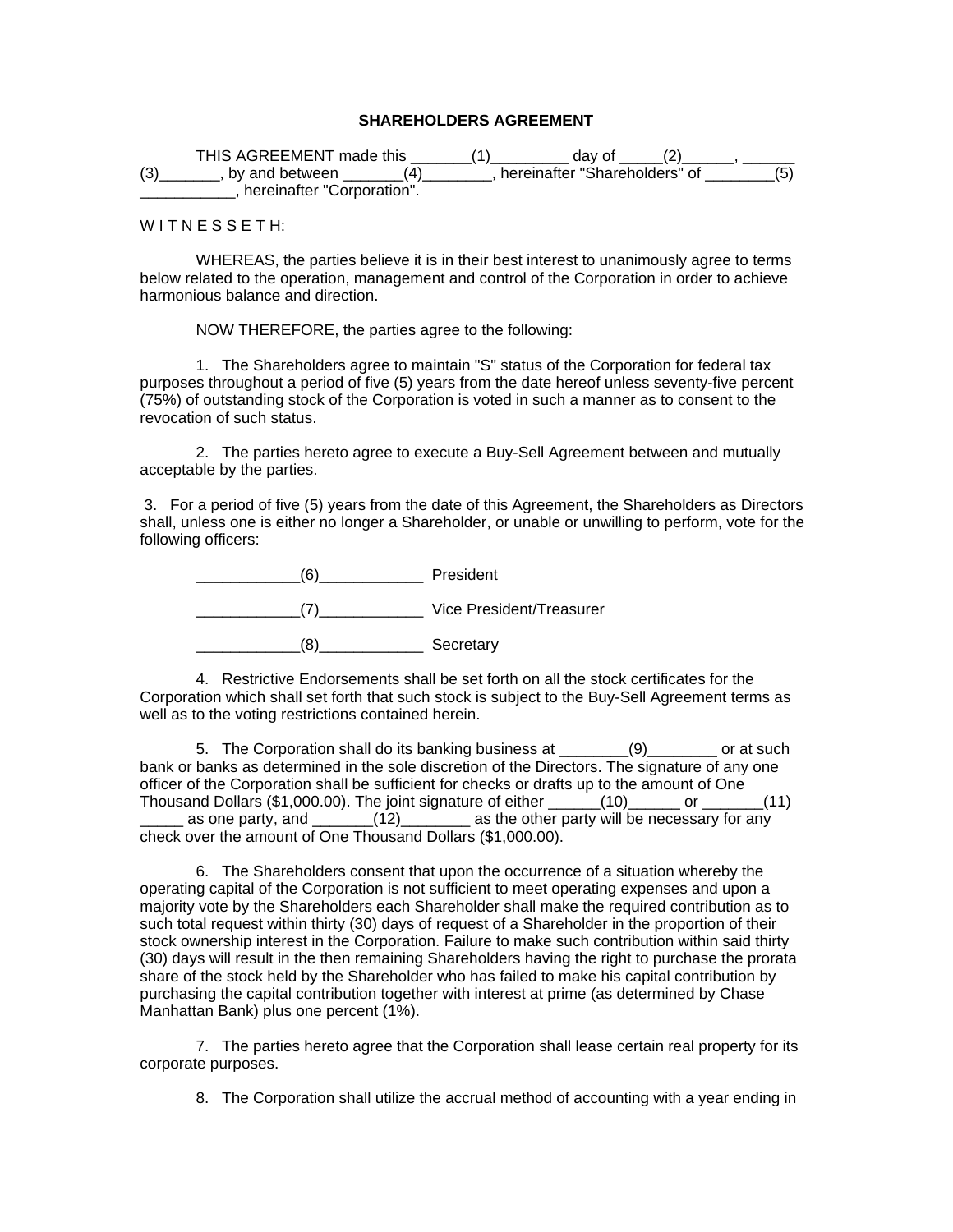## December of any given year.

9. Corporate books shall be kept in the offices of the Corporation unless the Shareholders agree otherwise. The books are to be maintained under generally accepted accounting standards with sufficient controls and audit trail necessary for easy outside review. A monthly financial operating statement shall be sent to each Shareholder not later than seven (7) working days after the last day of the previous month. Such financial report shall include current month and year to date results of operation and balance sheet information. Furthermore, at the request of any Shareholder, the parties agree to an annual financial review for a previous year of business. Any such annual review shall be performed by someone other than the CPA who is utilized for day to day operations by the Corporation.

10. For transactions involving up to and including the amount of One Thousand Dollars (\$1,000.00), any officer of the Corporation is authorized to enter into in the future any and all contracts and leases for the improvements, purchase, maintenance, sale, lease or other disposition of corporate property in the form customary for such agreements. Furthermore, to the extent of the above stated limit an officer may borrow money on behalf of the Corporation at commercially reasonable terms. Any transaction of whatever kind, over and above the amount of One Thousand Dollars (\$1,000.00) shall be agreed to in writing prior to the binding the Corporation to the same by Shareholders holding a minimum of seventy-five percent (75%) of the outstanding shares of the Corporation. Furthermore, each Director must sign each agreement, lease, contract or other document in which any corporate obligation is created to signify their consent to approving the same.

11. The Shareholders hereof shall be respectively entitled to reimbursement from the Corporation for all personal out-of-pocket direct costs, including on-site costs incurred by them in furthermore of the Corporation's business. Such Shareholders shall furnish written receipts relative to the same upon request. It is expressly understood that no cost over and above One Thousand Dollars (\$1,000.00) shall be incurred without the written consent of the Shareholders holding a minimum of seventy-five (75%) of the outstanding shares of the Corporation.

12. The parties hereto agree to execute any and all necessary documents required to carry out the terms of this Agreement.

13. This Agreement shall be binding upon, and inure to the benefit of the parties thereto, their legal representatives, successors and assigns. However, no assignment shall be made of the rights hereunder without the prior written consent of the other parties.

14. This Agreement shall be governed by and construed in accordance with the laws of the State of  $\qquad$  (13)

15. This Agreement embodies and constitutes the entire understanding between the parties with respect to the transactions contemplated herein. All prior or contemporaneous agreements, understandings, representations, oral or written, are merged into this Agreement. Neither this Agreement nor any provision hereof may be waived, modified, amended, discharged or terminated except by an instrument in writing signed by the party against which the enforcement of such waiver, modification, amendment, discharge or termination is sought and then only to the extent set forth in such instrument.

16. In the event a party to this Agreement must employ an attorney to enforce the provisions hereof or to secure performance by a defaulting party under the terms herein stated, the prevailing party in litigation arising therefrom shall be entitled to an award of its reasonable attorney's fees both on trial and the appellate level incurred in enforcing this Agreement and/or securing performance of the terms herein stated.

17. This Agreement shall have an initial term of five (5) years and shall be renewed for additional five (5) year terms automatically and perpetually thereafter unless a Shareholder